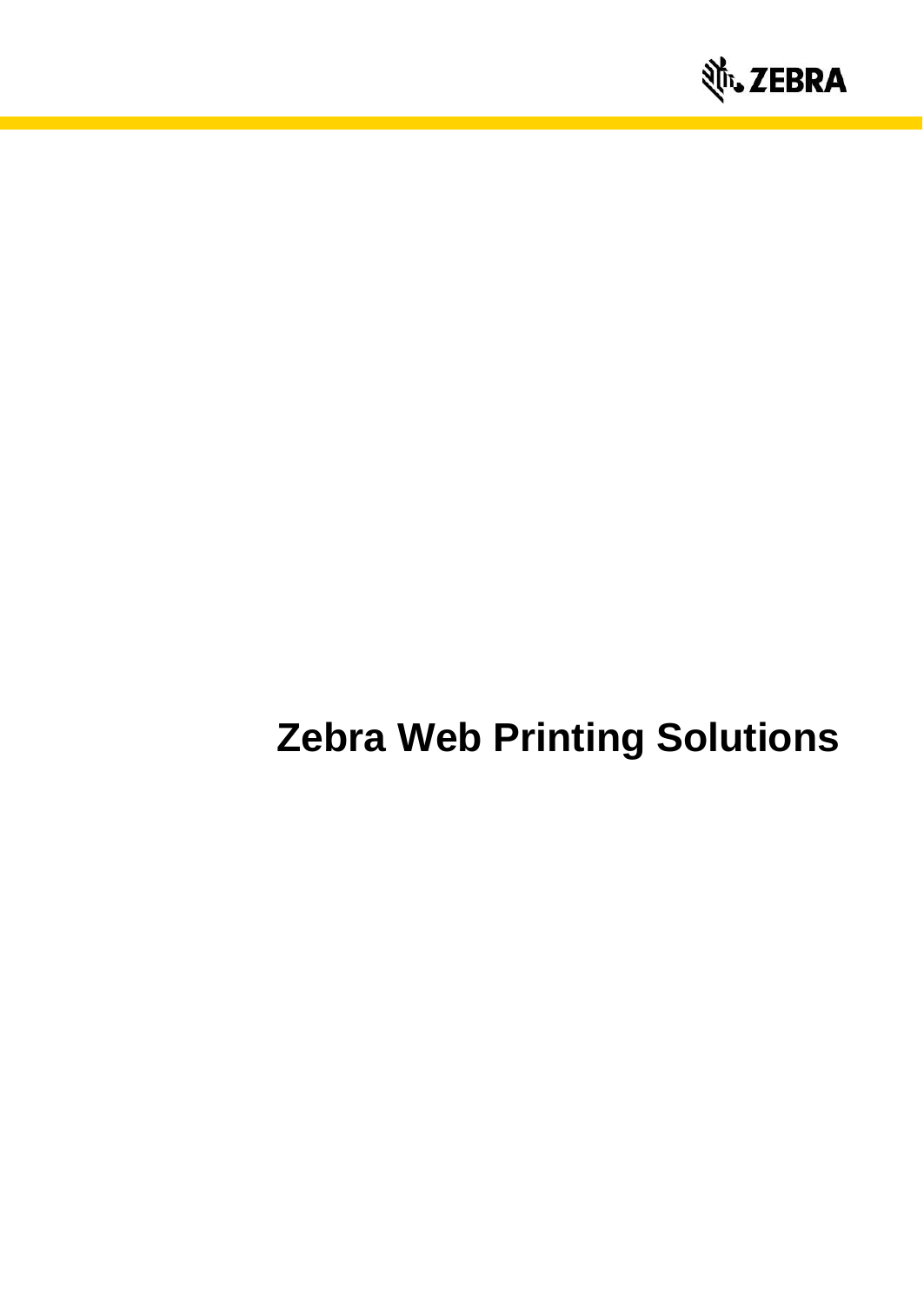

## **Overview**

To more effectively work across multiple operating systems and use the cloud, developers are increasingly building web-based or hybrid (web / native OS) apps.

Unfortunately, many operating systems limit the connections between a browser and peripheral devices, such as a printer. This presents a significant challenge to developers.

This Zebra Application Note document outlines the following options that enable you to create apps with bi-directional communications between your app and the printer.

- 镪 [TCP/IP](#page-1-0) Back – End
- SSR. [Cloud Connect](#page-3-0)
- Sila [Browser Print](#page-5-0)
- 颁 [Enterprise Browser](#page-6-0)
- 蓪 **[RhoMobile](#page-7-0)**
- 52 [URL Schema](#page-8-0)

Each section contains:

- 镪 An overview of the solution
- Process Flow Side -
- Sila Use cases
- State of Reason to Use
- Sila If available, reference information and sample code

## <span id="page-1-0"></span>**TCP/IP Back – End**

This web printing solution is one of the most used methods to enable printing applications with multiples printers connected to a network server.

The client makes the TCP/IP request through a web-browser app, but the action is executed at the back-end server. It is very important to highlight that the printers connect to the backend server, rather than the front-end client-side.

An internal web-browser app prints over the internal network. The server manages the IP address connections to the printer.

Link-OS™ SDK provides a set of libraries that allow connecting Legacy and Link-OS™ printers by using this protocol with the Java libraries created for Zebra printers.

While recommended, it is not necessary to use the Link-OS SDK for back-end development. For Zebra examples using Java and C#, refer to the Sample Code section of this solution.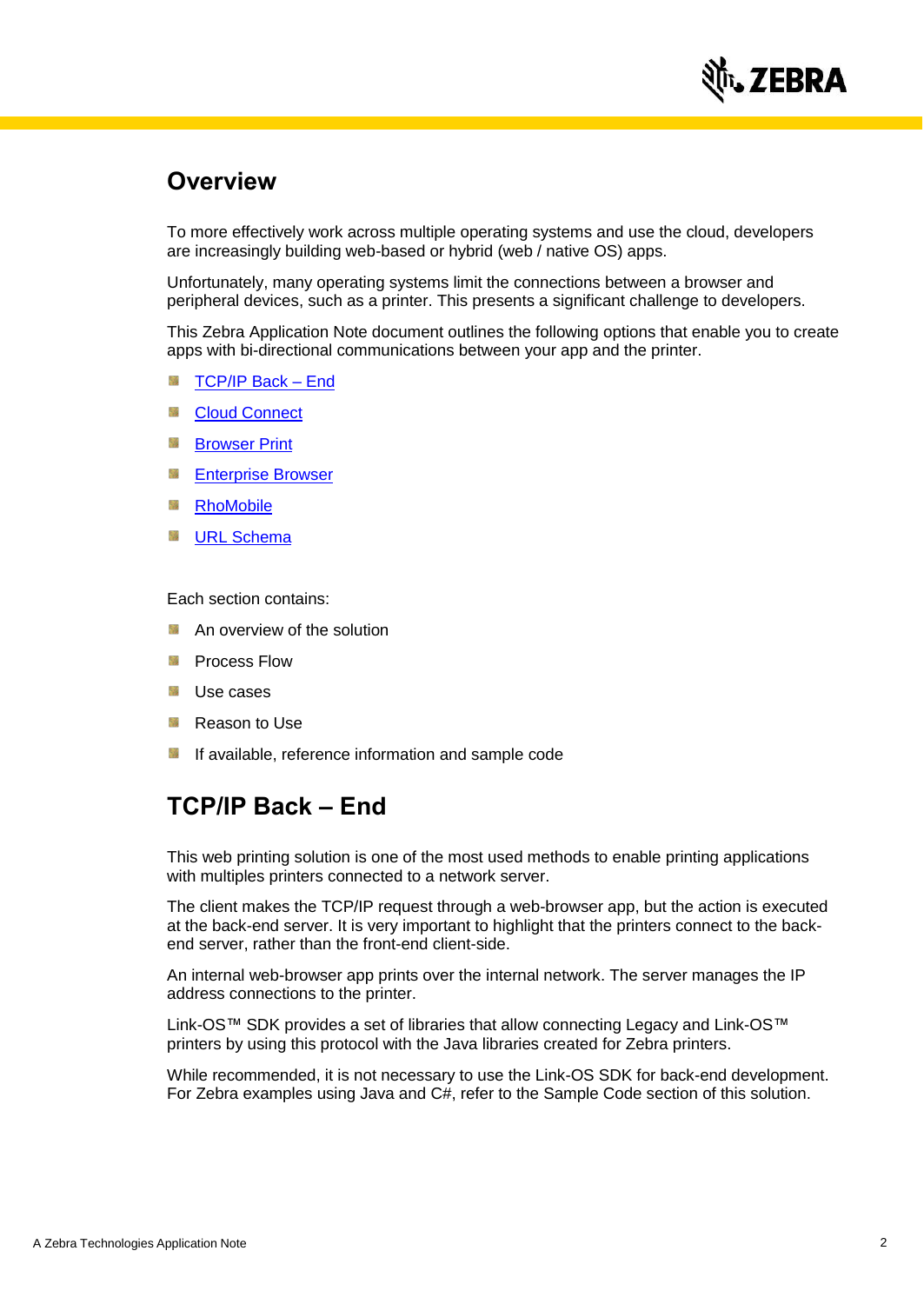



**Your Browser** 

### **Use Cases**

This solution assumes the following scenarios:

- The web-app can print from any Device (Mobile, PC, MAC, and Linux). 簿
- 簿 The web-app will be printing from any web-browser that requires a back-end server.
- ă. Printers are only accessible on an internal network.

#### **Reason to Use**

Recommended scenario for this solution:

- 簿 Internal intranet web apps where all the printers are networked.
- When you only want to connect to local networked printers from your website. 鬣

#### **Sample Code**

- [Java Example for Network Printing](https://km.zebra.com/kb/index?page=content&id=SO7149) 馐
- 镪 **[Java Network Connection CPCL](https://km.zebra.com/kb/index?page=content&id=SA284)**
- 鬣 [TCP/IP Bi-directional Programming Example Using Sockets -](https://km.zebra.com/kb/index?page=content&id=SA140) C#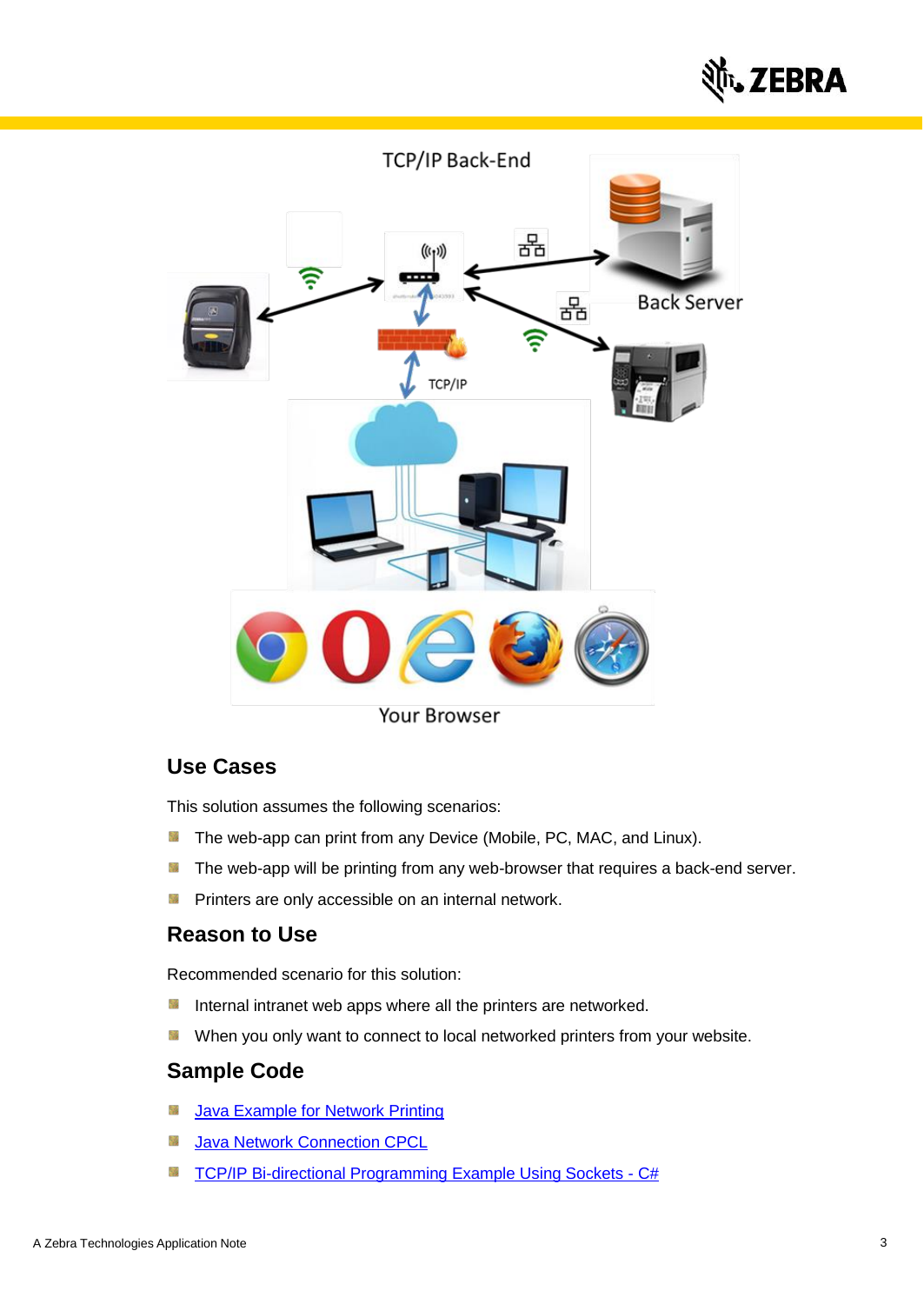

## <span id="page-3-0"></span>**Cloud Connect**

Cloud Connect is a set of libraries in Java that were created to be used in partner with WebLink features of the new Link-OS™ Printers.

The main feature of this technology is that it allows connecting Link-OS Zebra printers directly to the Internet through web-sockets.

The Zebra Link-OS Multiplatform SDK is built into the tool so that developers have access to many of the printing features and functionality. It allows you to create powerful cloud tools.

This solution allows you to connect to printers directly from a cloud server, addressing the gap with the TCP/IP back-end solution.



**Cloud Connect Solution**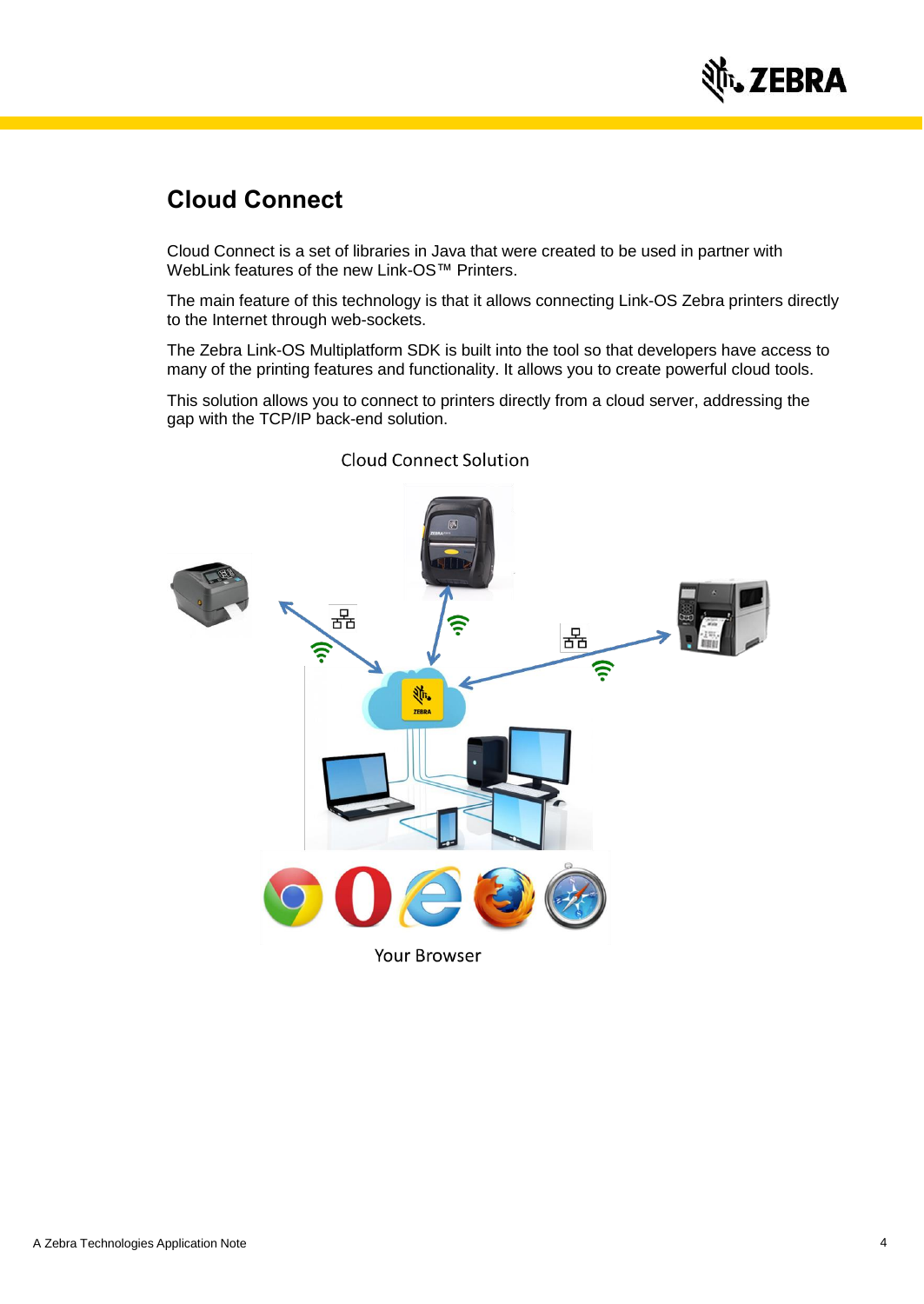

#### **Use Cases**

This solution assumes the following scenarios:

- 薀 The web-app can print from any Device (Mobile, PC, MAC, and Linux).
- Sila LINK-OS Printers can be connected through the Internet to cloud-hosted or on premise servers.
- LINK-OS Printers can be remote or local. Sila
- Sila Developers desire control of printing and device status via bi-directional communication.
- Side Users and developers desire an always ON connection.
- 簿 Users want to use Link-OS printers.
- Sila Most printers are networked

#### **Reason to Use**

Recommended scenario for this solution:

- 58 Large multi-networked or externally hosted websites where full control of printers is needed at the server level.
- Device management, IoT, or full featured print job management system scenarios. Sila

#### **Reference Information**

[Cloud Connect Overview](https://www.zebra.com/us/en/products/software/barcode-printers/link-os/cloud-connect.html)

[Make the Move to the Cloud with Confidence](https://www.zebra.com/content/dam/zebra/white-papers/en-us/cloud-connect-en-us.pdf)

[WebLink WebSocket Endpoint Configuration](https://km.zebra.com/kb/index?page=content&id=WH130)

**[Cloud Connectivity](https://developer.zebra.com/community/technologies/printers/label-printers/blog/2013/07/30/cloud-connectivity)** 

[ISV Link-OS Newsletter 4 -](https://km.zebra.com/kb/index?page=content&id=WH112) Cloud Connect

#### **Sample Code**

Refer to the [Zebra Link-OS Multiplatform SDK](https://www.zebra.com/us/en/products/software/barcode-printers/link-os/link-os-sdk.html) WebLink section developer demos.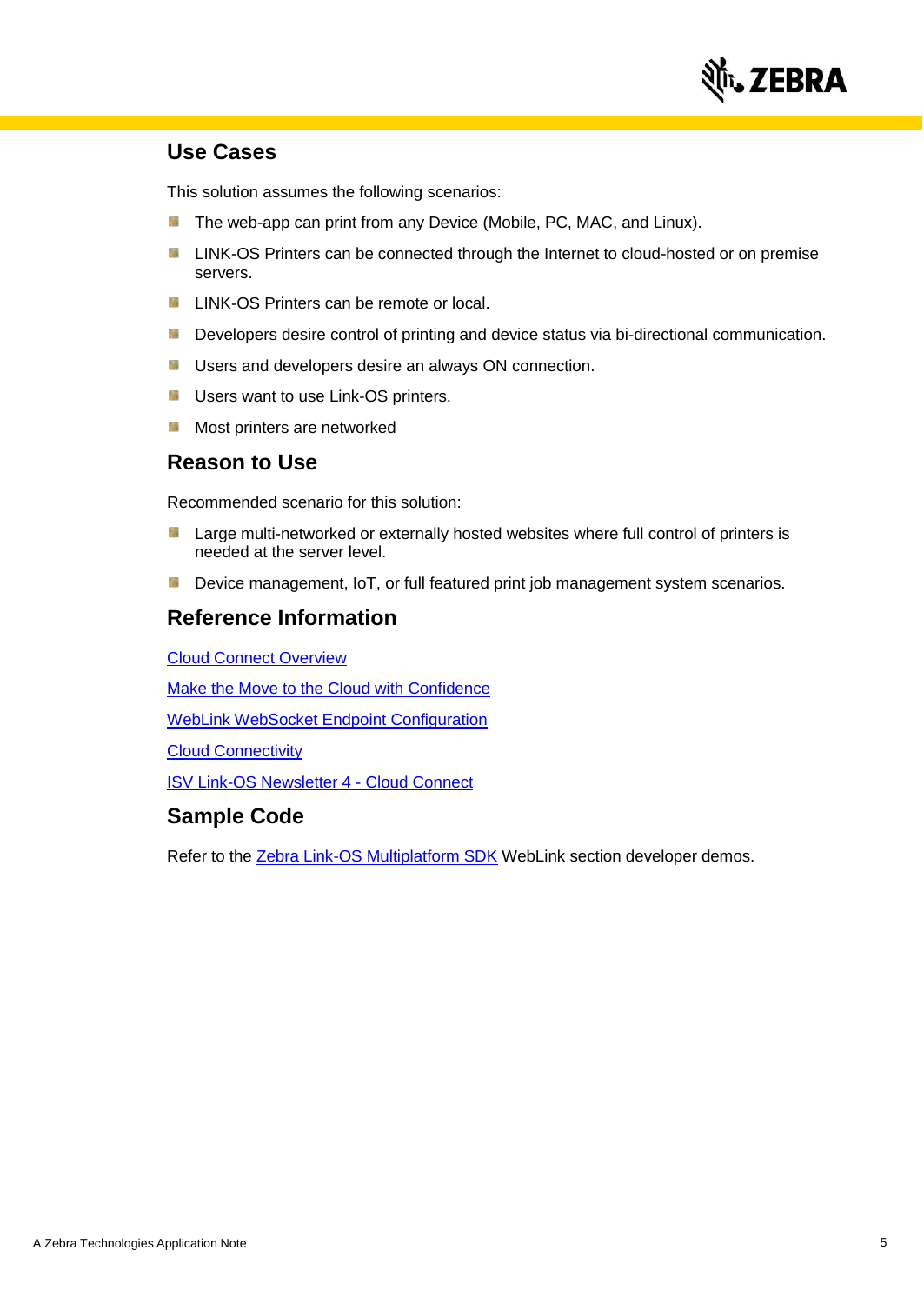

## <span id="page-5-0"></span>**Browser Print**

This is an app that you can install on a PC to connect through a JavaScript library to Zebra printers in a bi-directional way.

The power of this solution is that it connects to Legacy and Link-OS printers. It can connect to multiple local ports simultaneously via USB and your web app will be portable to multiple OS's.

Download the client application – [JavaScript library and sample code.](https://www.zebra.com/us/en/products/software/barcode-printers/link-os/browser-print.html)



**Your Browser** 

#### **Use Cases**

This solution assumes the following scenarios:

- 嶺 The web-app will be printing from PC.
- SB. The web-app will connect the printers to the front-end client computer.
- Developers only need to make minimal modifications to their web-app to enable printing Sila capabilities.
- Side. Developers desire control of printing and device status via bi-directional communication.
- 鬣 Developers need to connect Legacy and Link-OS printers to local machine from a webbrowser app.

#### **Reason to Use**

Recommended scenario for this solution:

- 蓪 Websites with limited printing where the you do not know what devices, printers, communication paths, or browsers will be used by your customers.
- 蓪 Web apps that want to print to USB printers connected to the end user's browser.

#### **Reference Information**

[Download](https://www.zebra.com/us/en/products/software/barcode-printers/link-os/browser-print.html) – Includes Client App, JavaScript library, User Guide, API docs, and Sample code.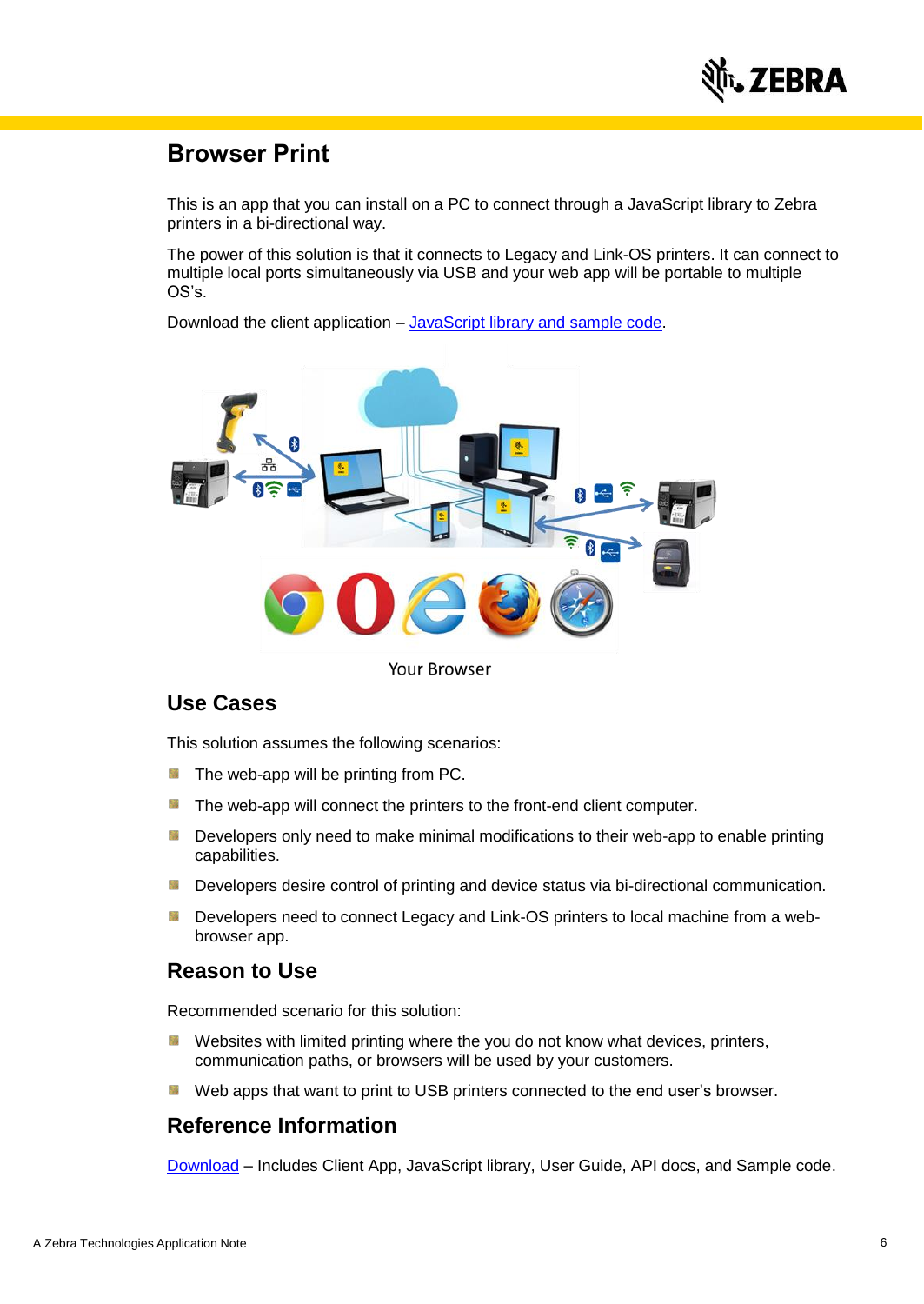

## <span id="page-6-0"></span>**Enterprise Browser**

Enterprise Browser is a HTML5 web browser, like Google Chrome, that is available for many Zebra Mobile Computers.

It gives you access to many of the hardware features like the scanner, camera, and alarms that most browsers block. The Zebra Link-OS Multiplatform SDK is also built into it, so print features are also accessible via JavaScript API's, very similar to RhoMobile API's.

#### **Enterprise Browser**



#### **Use Cases**

This solution assumes the following scenarios:

- 蓪 The web-app prints from a Zebra Android or Windows device.
- 铴 You are willing to make a few modifications to your web-app to enable printing capabilities.
- 59 You desire control of the printing and device status.
- 鬣 The development will be in JavaScript.

#### **Reason to Use**

Recommended scenario for this solution:

SB. Web apps that intend to take full use of Zebra capabilities including scanning, printing, security, and/or other device features.

#### **Reference Information**

[Enterprise Browser 1.4 Overview](https://developer.zebra.com/docs/DOC-2566)

[Enterprise Browser API Reference](https://developer.zebra.com/community/technologies/enterprisebrowser/apis)

[RhoMobile Suite Printing Documentation](http://docs.rhomobile.com/en/5.3.2/guide/printing)

#### **Sample Code**

Printing Labels – [Enterprise Browser –](https://km.zebra.com/kb/index?page=content&id=SA382) JavaScript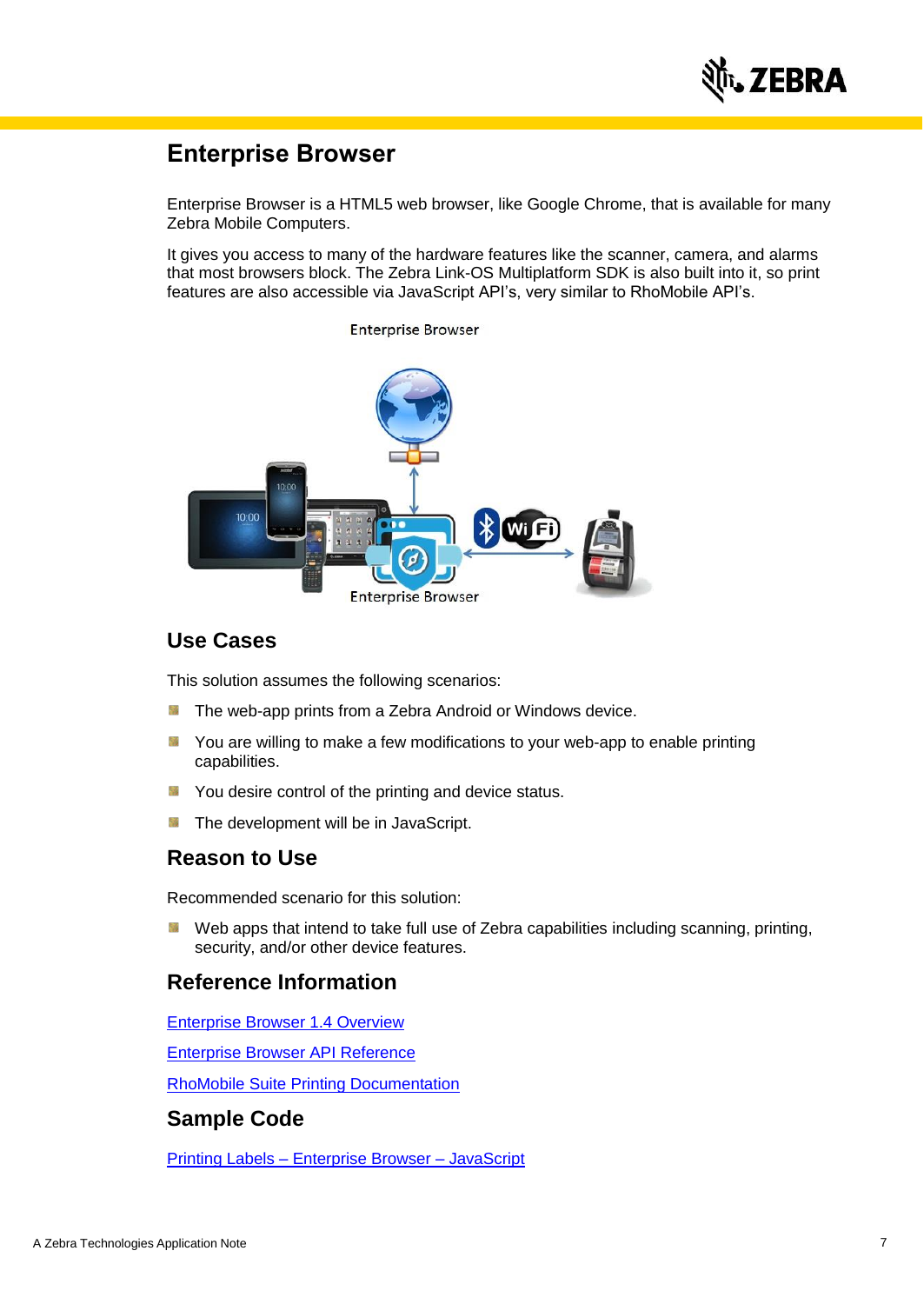

## <span id="page-7-0"></span>**RhoMobile**

RhoMobile is a cross-platform development tool that allows web developers to create native mobile apps that use hardware features of the devices on which they are running.

This app can function as a thin web client on the device. The Zebra Link-OS Multiplatform SDK is built into the tool, so you have access to many of the printing features and functionality, the same as a native developer.



#### **Use Cases**

This solution assumes the following scenarios:

- **The web-app primarily prints from an Android or iOS device.**
- **X** You are willing to make a few modifications to your web-app to enable printing capabilities.
- Side. The development will be in Ruby or JavaScript.
- SB. You desire control of printing and device status.
- Sille. You desire the ability to distribute your web-apps through app stores or Mobile Device Management software.

#### **Reason to Use**

Recommended scenario for this solution:

蓪 Thin client apps that can be distributed in app stores.

#### **Reference Information**

[LaunchPad Developer Community -](https://developer.zebra.com/community/rhomobile-suite/about) RhoMobile Suite

#### **Sample Code**

[Printing Labels –](https://km.zebra.com/kb/index?page=content&id=SA381) RhoMobile - JavaScript

[RhoMobile Printing Demo -](https://developer.zebra.com/docs/DOC-2382) Shelf Labels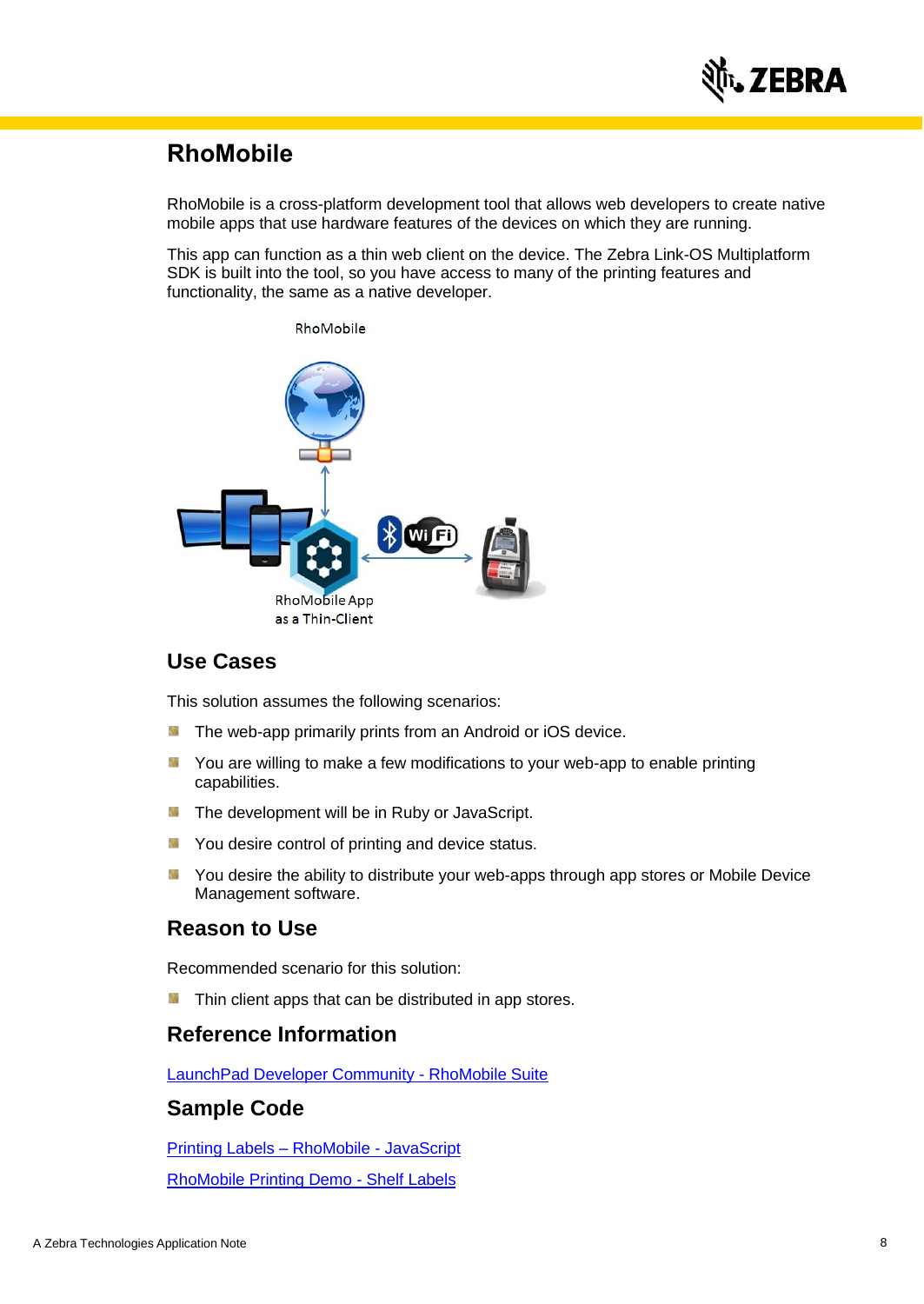

## <span id="page-8-0"></span>**URL Schema**

This is a solution that enables application developers to print within websites via native mobile applications.

It is a way to create an intent from within a webpage that calls into a printing app. The expectation is that there is an app available to take the intent and process it as a print job request.

Zebra has several partners who have these types of apps available. For details, refer to [Zebra Validation Program](https://www.zebra.com/us/en/partners/partnersfirst-partners/become-a-partner/isv/validation-program.html#mainpartabscontainer_a18b=general) .

The native app can use the full set of communication types from Bluetooth to Wi-Fi or NFC, to communicate with the printer.



#### **Use Cases**

This solution assumes the following scenarios:

- 遽 The web-app primarily prints from an Android or iOS device.
- 镪 You desire a simple and easy integration to your web-app.
- Sab Your customers are willing to have an additional printing app installed on their devices.
- 涵 You are willing to use 3rd party apps in conjunction with your web-app, or create your own native app.

#### **Reason to Use**

Recommended scenario for this solution:

镪 Mobile focused web apps where the website developer does not desire complete control of the printer.

#### **Reference Information**

[URL schemes for iOS and Android \(1/2\)](http://fokkezb.nl/2013/08/26/url-schemes-for-ios-and-android-1/)

Zebra Validated apps that you can use with URL schemas in your webpage:

- SB MOBI PRINT - [Mobile Printing Made Easy](http://mobiprintapp.com/)
- S centsoftware - [Mobile printing tools and applications](http://www.centsoftware.com/)